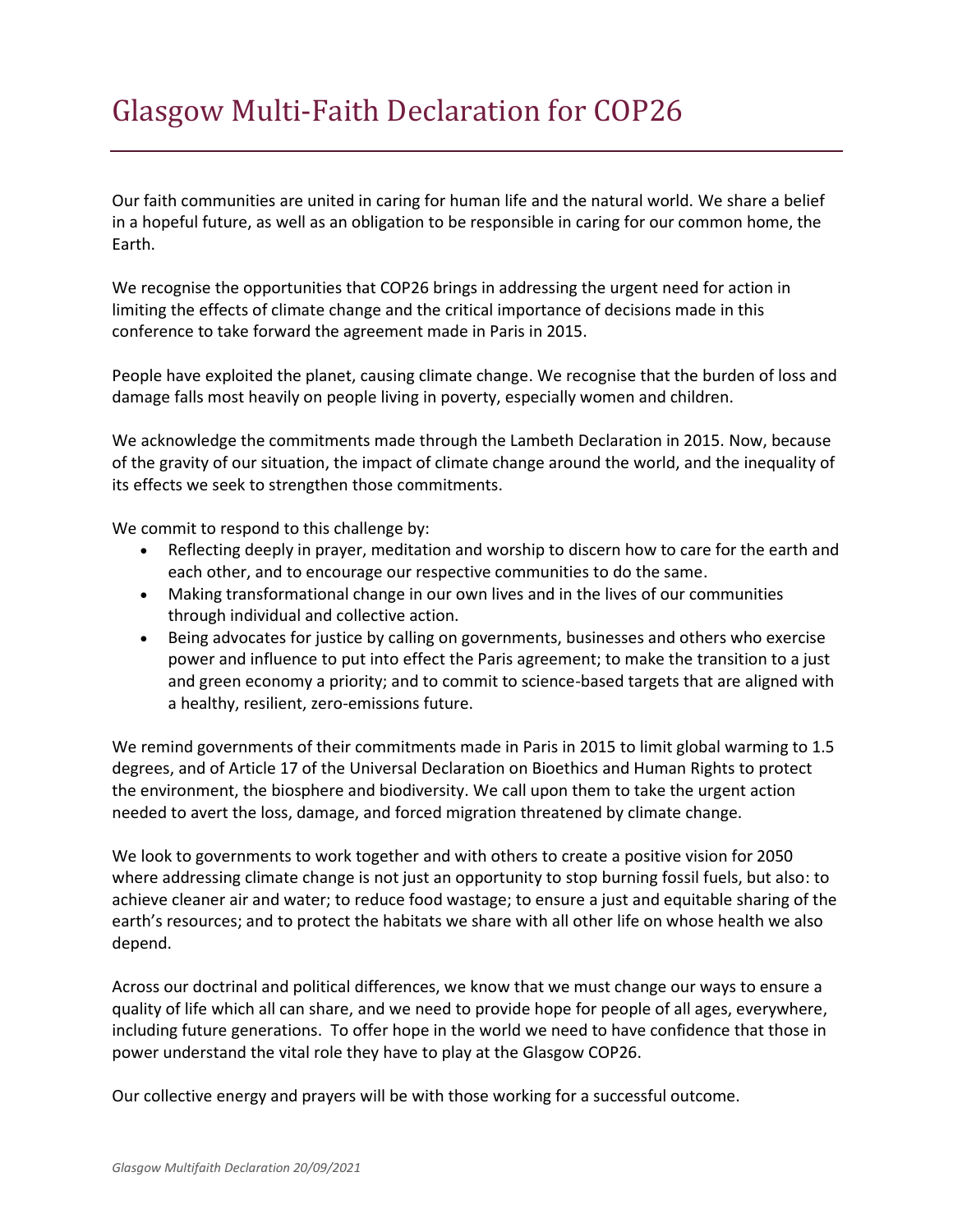## Signed by:

## **UK Senior Faith Leaders**

Archbishop Angaelos, Archbishop of London, The Coptic Orthodox Church

The Rt Revd John Arnold, Bishop of Salford, and lead Bishop for the Environment, Catholic Church in England and Wales

Imam Qari Muhammad Asim, Chair, Mosques and Imams National Advisory Board

Malcolm M Deboo, President, Zoroastrian Trust Funds of Europe (Inc)

Revd Clare Downing and Mr Peter Pay, Moderators of General Assembly, United Reformed Church

Rabbi Joseph Dweck, Senior Rabbi, S&P Sephardi Community, UK

Revd. Lynn Green, General Secretary, The Baptist Union of Great Britain

Rev Sonia Hicks, President of the Methodist Church and Barbara Easton, Vice-President of the Methodist Church

Rabbi Laura Janner-Klausner, Former Senior Rabbi to Reform Judaism

Rt Rev Andy John, Bishop of Bangor and Senior Bishop in the Church in Wales

Rabbi David Mason, representing Chief Rabbi Ephraim Mirvis

Shaykh Ibrahim Mogra (Imam), Christian - Muslim Forum Mr. Patrick O'Mara, Secretary of the National

Spiritual Assembly of the Baha'is of the United Kingdom

## **Scottish Religious Leaders & Representatives**

The Rt Hon Lord Jim Wallace of Tankerness, Moderator of the General Assembly of the Church of Scotland

Elizabeth Allen, Clerk, General Meeting for Scotland, Religious Society of Friends (Quakers)

Imam Sohail Ashfaque, Blackhall Mosque

Lt-Col Carol Bailey, Secretary for Scotland, Salvation Army

Revd David Coleman, Minister of the United Reformed Church and Chaplain to Eco-Congregation Scotland

Allan Forsyth and Isadora Quay, on behalf of the Baha'i Community of Scotland

Rev Bonnie Evans Hills, convener Scottish Episcopal Church Interfaith Relations Committee

Madhu Jain, Hindu Mandir Scotland

Revd Dr Martin Johnstone, Glasgow Churches Together COP26 Ambassador

Ani Lhamo, Kagyu Samye Ling Buddhist Centre

Bishop Brian McGee, Bishop of Argyll and the Isles, President of the Catholic Bishops' Committee for Interreligious dialogue

Rev Dr David Miller, Moderator, United Free Church of Scotland

Acharya Ji Mishra, Priest of Hindu Mandir Scotland

Ravinder Kaur Nijjar, Advisor Sikhs in Scotland

Imam Hassan Rabbani, Imam of Zia-Ul-Quran Mosque, Chair of Scottish Muslim Forum